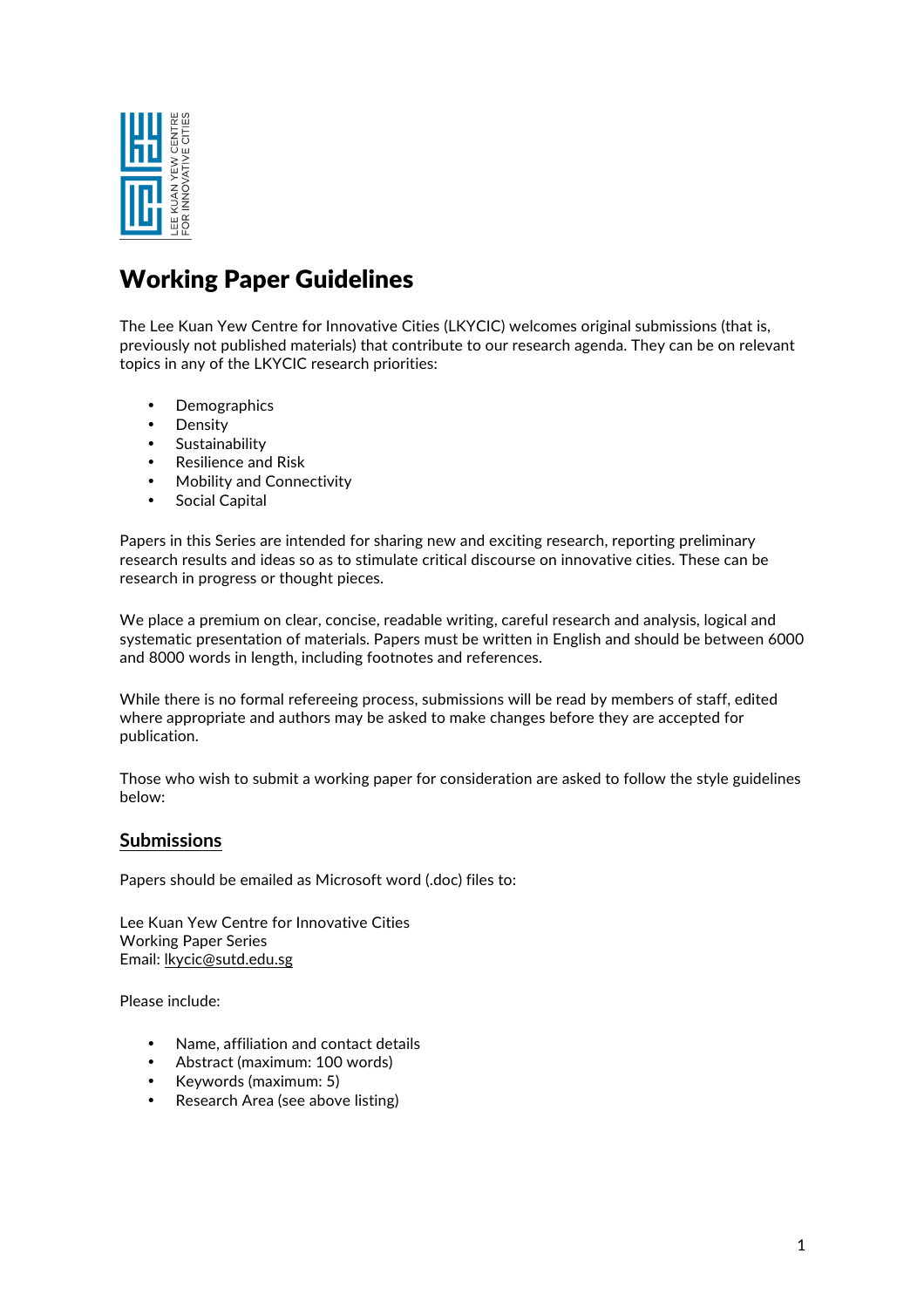### **Format and Style**

*Page Setup*: Top and bottom: 2.5 cm; left and right: 2.7 cm; text justified; page numbers at the bottom right of page; main section, sub-sections, tables and figures should be numbered.

*Font*: Arial size 12 for main text; Arial size 10 for footnotes; Arial size 12 bold for Heading 1; Arial size 12 italics for Heading 2.

*Line Spacing*: Double spacing.

*Citations and References*: Please check all citations and references carefully. All text citations must be fully listed as references at the end of the paper. All references listed must be cited in the text. Start the reference list on a new page and place all entries in alphabetical order. Follow the author-date reference style used in APA 6<sup>th</sup> Edition. *Examples:* 

#### Books

Calder, A. (2009). *Compliance for green IT: A pocket guide*. Cambridgeshire: IT Governance.

Grubb, M., & Neuhoff, K. (Eds.). (2006). *Emissions trading & competitiveness: Allocations, incentives and industrial competitiveness under the EU emissions trading scheme.* London: Earthscan.

#### Book Chapters

Treasure, D. C., Lemyre, P. N., Kuczka, K. K., & Standage, M. (2007). Motivation in elite sport: A self-determination perspective. In M. S. Hagger & N. L. Chatzisarantis (Eds.), *Intrinsic motivation and self-determination in exercise and sport* (pp.153-166). Champaign, IL: Human Kinetics.

#### Journal Articles

Rindermann, H., & Ceci, S. J. (2009). Educational policy and country outcomes in international cognitive competence studies. *Perspectives on Psychological Science, 4*(6), 551-568.

#### Websites

DUKE-NUS: Health Services and Systems Research, A Blueprint for Identifying a Successful Walking Program Targeting Singaporeans Age 50+. Retrieved from: http://hssr.duke-nus.edu.sg/projects/blueprint-identifying-successfulwalking-program-targeting-singaporeans-age-50 accessed on 25 Jul 2013 10:05pm.

A Cognitive Behavioral Bibliography for Older People with Depressive Symptoms: A Feasibility Study. Retrieved from: hssr.duke-nus.edu.sg/projects/cognitivebehavioral-bibliography-older-people-depressive-symptoms-feasibility-study accessed on 25 Jul 2013 9:35pm.